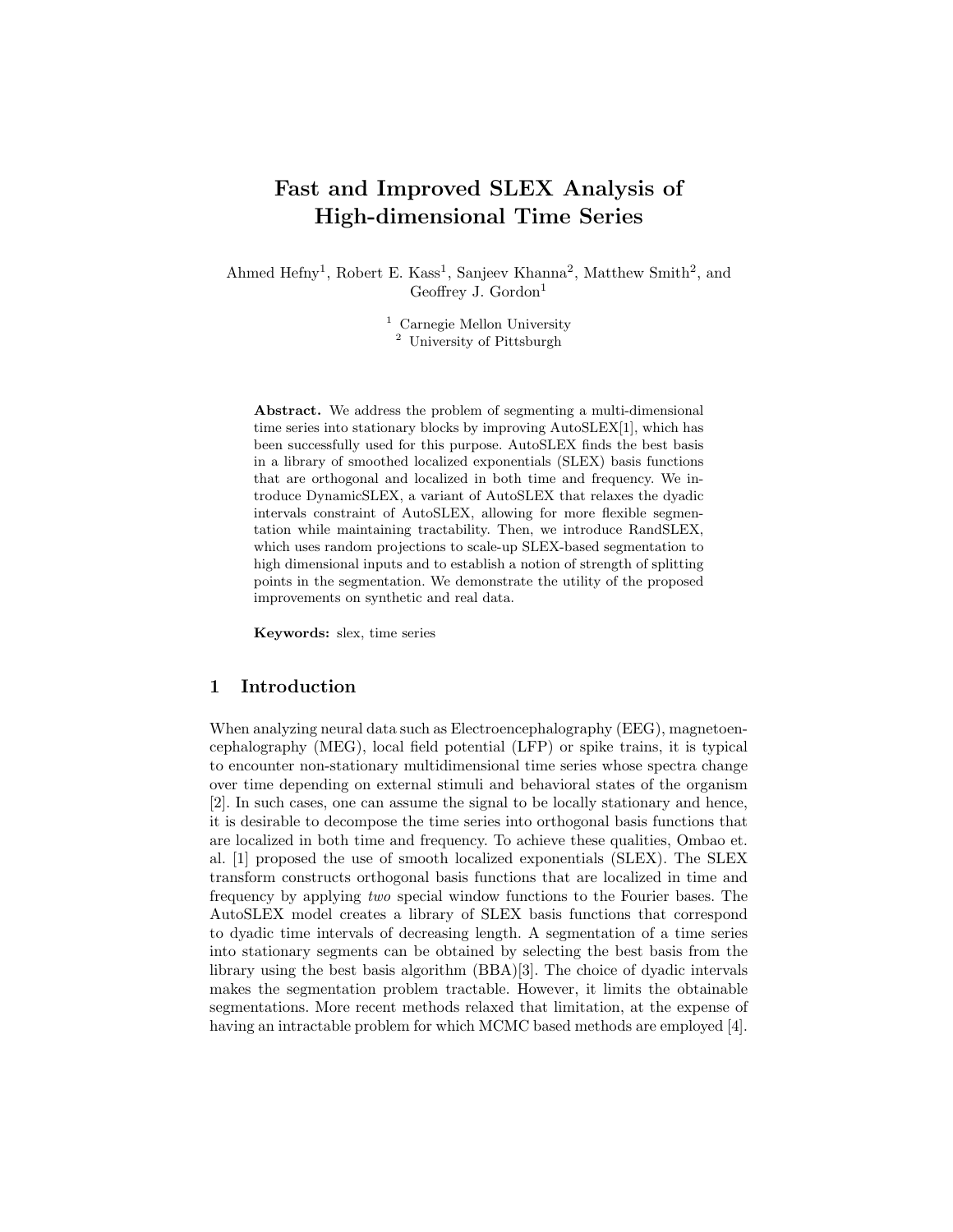After reviewing SLEX in section 2. We introduce two improvements to SLEXbased segmentation: in section 3 we propose DynamicSLEX, a variant of SLEX that overcomes the dyadic intervals limitation of AutoSLEX while maintaining tractability; and in section 4 we propose RandSLEX, a method to scale-up SLEX analysis to high-dimensional inputs using random projections.

## 2 Background

#### 2.1 SLEX Transform

SLEX basis functions are obtained by applying special pairs of window functions to the Fourier basis. A SLEX basis function has the form

$$
\phi_{\omega}(t) = \Psi_{+}(t) \exp(i2\pi\omega t) + \Psi_{-}(t) \exp(-i2\pi\omega t), \qquad (1)
$$

where  $\omega \in [-1/2, 1/2]$ . The window functions  $\Psi_+$  and  $\Psi_-$  are parametrized by an interval  $[\alpha_0, \alpha_1]$  and overlap  $\epsilon$  and have compact support on  $[\alpha_0 - \epsilon, \alpha_1 + \epsilon]$ .<sup>3</sup> In more detail,  $\Psi_+$  and  $\Psi_-$  are given by

$$
\Psi_{+}(t) = r^{2} \left( \frac{t - \alpha_{0}}{\epsilon} \right) r^{2} \left( \frac{t - \alpha_{1}}{\epsilon} \right)
$$

$$
\Psi_{-}(t) = r \left( \frac{t - \alpha_{0}}{\epsilon} \right) r \left( \frac{\alpha_{0} - t}{\epsilon} \right) - r \left( \frac{t - \alpha_{1}}{\epsilon} \right) r \left( \frac{\alpha_{1} - t}{\epsilon} \right),
$$

where  $r(.)$  is the iterated sine function given by

$$
r_0(t) = \sin\left[\frac{\pi}{4}(1+t)\right]
$$

$$
r_{d+1}(t) = r_d\left(\sin\frac{\pi}{2}t\right).
$$

The choice of *d* controls the steepness in the rising and falling phases of  $\Psi$  and hence time-frequency localization properties. Note that if  $\Psi_{-} \equiv 0$  we revert to STFT. The existence of the proper  $\Psi_{-}$  is what makes the SLEX basis orthogonal and localized. Figure 1 depicts sample realizations of  $\Psi_+$  and  $\Psi_-$ .

A SLEX library is a collection of bases, each of which consists of localized SLEX waveforms that span dyadic time intervals. Figure 2 (b), demonstrates this idea; each block consists of all waveforms that span the corresponding interval. Similar to [1], we use  $S(j, b)$  to refer to the  $b^{th}$  block in the  $j^{th}$  level where  $S(0, 0)$ is the root block that spans the entire time series. Each choice of non-overlapping blocks that span the time series corresponds to a basis and a segmentation (see figure 2 (c)). The SLEX coefficients of block  $S(j, b)$  for an input series X can be computed as follows:

$$
d_{j,b}(\omega_k) = \frac{1}{\sqrt{M_j}} \sum_t X(t) \overline{\phi_{j,b,\omega_k}(t)},
$$
\n(2)

<sup>3</sup> In the rest of the paper when we speak of a basis function over some time interval , we mean  $[\alpha_0, \alpha_1]$  (ignoring the overlap).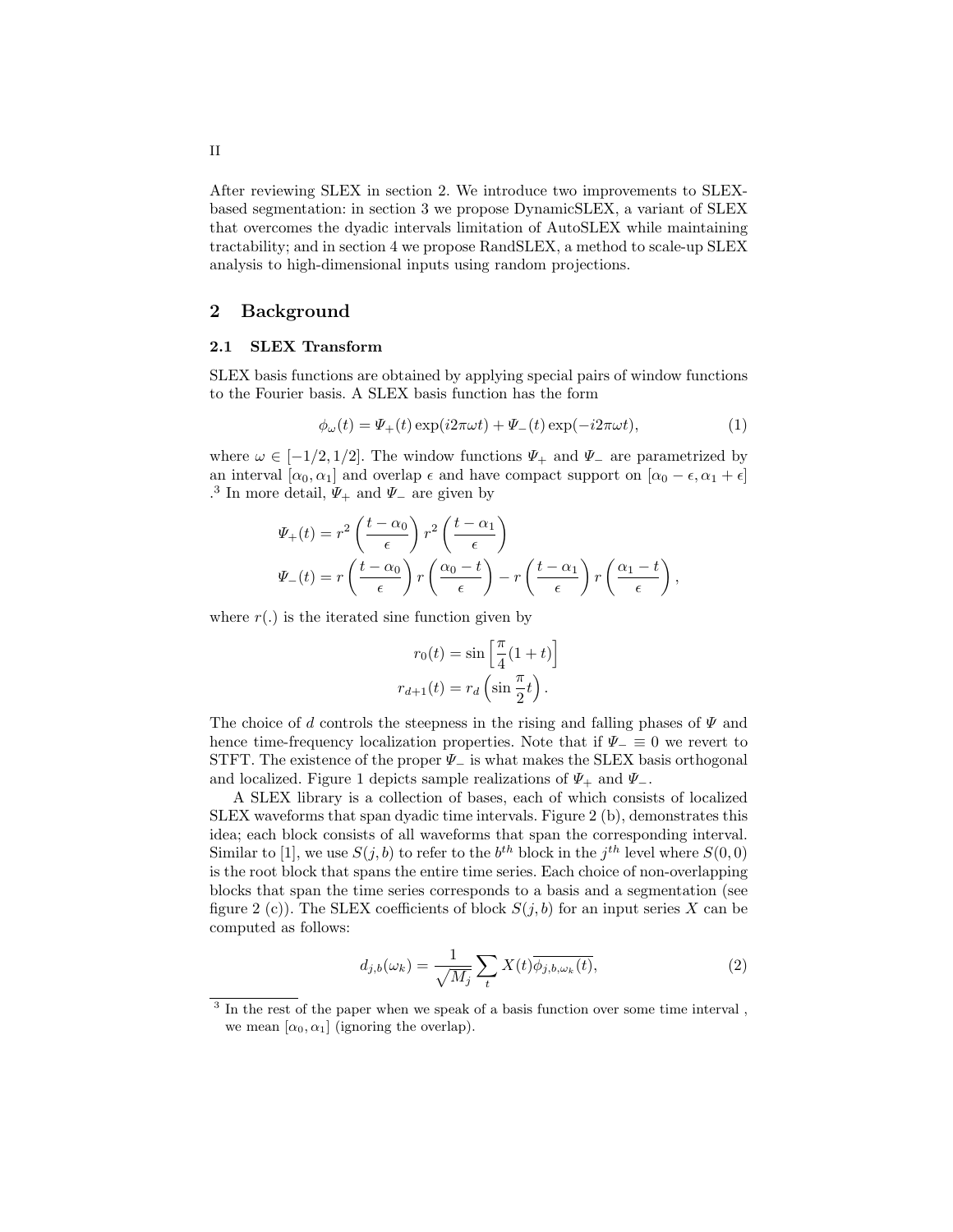

Fig. 1.  $\Psi_+$  and  $\Psi_-$  constructed with  $\alpha_0 = 128$ ,  $\alpha_1 = 256$  and  $\epsilon = 8$ 

where  $M_j = |S(j, b)| = \frac{T}{2^j}$  and  $\phi_{j, b, \omega_k}$  is defined as in (1) for window functions  $\Psi_+$ and  $\Psi$  that correspond to the block  $S(j, b)$ . Note that the sum over *t* corresponds to applying a window function followed by inner product with a Fourier basis function. Therefore  $d_{j,b}(\omega_k)$  can be computed for all  $\omega_k = k/M_j$  for  $k = -M_j/2$ +  $1, \ldots, M_j/2$  in  $O(T \log T)$  time using fast Fourier transform (FFT).

# 2.2 Basis Selection

To select a SLEX basis, we define a cost function  $C(j, b)$  for each block

$$
C(j,b) = \sum_{k=-M_j/2+1}^{M_j/2} \log I_{j,b}(\omega_k) + \beta_j \sqrt{M_j}
$$
 (3)

where  $\beta_j$  is a penalty parameter that prevents oversegmentation and  $I_{j,b}(\omega_k)$ is obtained by smoothing the SLEX periodogram  $|d_{j,b}(\omega_k)|^2$  using a kernel smoother. The smoothing bandwidth is chosen by generalized cross validation (GCV), as detailed in [1]. After computing the costs, basis selection is performed using best basis algorithm [3] which simply proceeds bottom up, merging two sibling blocks if the cost of their parent is less than the sum of their costs.

#### 2.3 The multivariate SLEX

The straightforward extension of SLEX transform to multiple time series is to assume they are independent and consequently assume that the net cost of a block is the sum of costs of all series [1][3]. To ensure that spectral information is non-redundant in the presence of correlation, Ombao et. al.[5] propose computing the cost based on the eigen spectrum of the smoothed cross-periodogram matrix given by

$$
I_{j,b}^{(i,j)}(\omega_k) = d_{j,b}^{(X_i)}(\omega_k) \overline{d_{j,b}^{(X_j)}(\omega_k)},
$$
\n(4)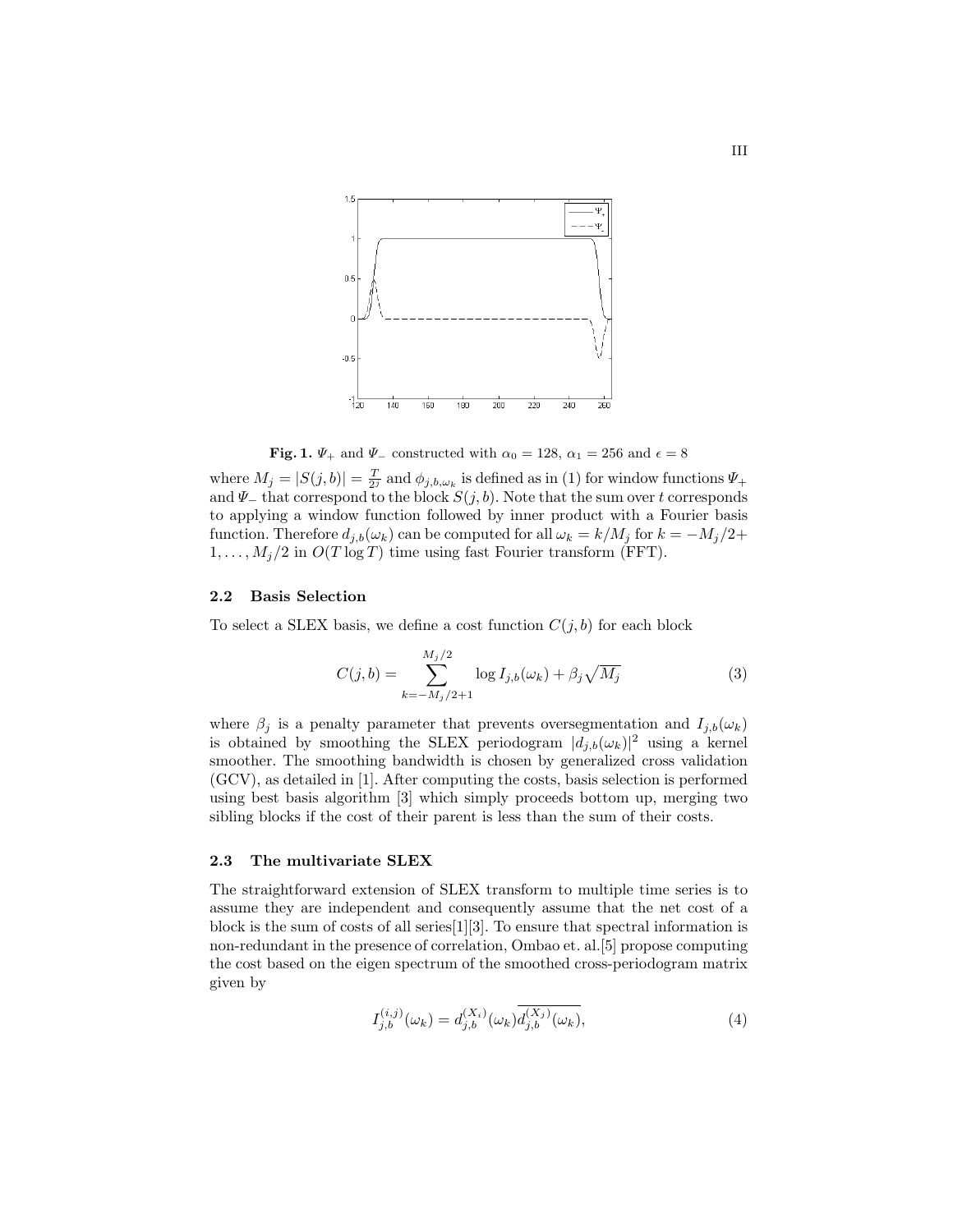The proposed multivariate cost function is given by

$$
C(j,b) = \sum_{k=-M_j/2+1}^{M_j/2} \sum_{d=1}^{P} \frac{\lambda_{j,b}^d(\omega_k) \log \lambda_{j,b}^d(\omega_k)}{\sum_{d'=1}^{P} \lambda_{j,b}^{d'}(\omega_k)} + \beta_j \sqrt{M_j},
$$
(5)

where *P* is the number of time series and  $\lambda^d(\omega_k)$  is the  $d^{th}$  eigenvalue of the smoothed cross-periodogram matrix at frequency  $\omega_k$ . This can be thought of as applying the additive cost method on non-stationary principal components that have zero coherence. With the new formulation, basis selection can proceed as described in 2.2. The multivariate SLEX transform can be summarized as follows:

- 1. For each block  $S(j, b)$ , compute the SLEX coefficients based on (2) using FFT. Use the coefficients to compute the cross-periodogram matrix for each block based on (4).
- 2. For each block  $S(j, b)$ , smooth the cross-periodograms  $I_{j,b}^{(i,j)}(\omega_k)$  along frequency using a window smoother whose bandwidth is optimized based on GCV.
- 3. For each block  $S(j, b)$ , compute the eigenvalues of the smoothed cross-periodogram matrix at each frequency and use them to compute the cost based on (5).
- 4. Use BBA to obtain best segmentation and extract the smoothed crossperiodogram matrices corresponding to selected blocks.

# 3 Flexible Segmentation Using DynamicSLEX

Although AutoSLEX analysis provides an appealing segmentation method, it suffers from a fundamental limitation; if the best basis contains the interval  $[2m\frac{T}{2^k}, 2(m+1)\frac{T}{2^k}]$  then it must contain its sibling in the dyadic structure as well as the sibling of the parent, the sibling of the grand parent and so on up to  $[0, \frac{T}{2}]$  and  $[\frac{T}{2}, T]$ . Therefore, AutoSLEX can result in spurious splits of the time series, as demonstrated in figure 2, or otherwise miss splitting points. To mitigate this problem, we introduce DynamicSLEX, a variant of SLEX analysis that is also tractable but, at the same time, is capable of producing *any* segmentation whose splitting points are located at integer multiples of  $\frac{T}{2^K}$  regardless of the length and starting position of each segment. DynamicSLEX uses the same dyadic bottom-up strategy to select basis functions using BBA. Recall that, in AutoSLEX, a single BBA step determines the best segmentation of a block *S*(*j, b*) given the best segmentations of it children  $S(j + 1, 2b)$  and  $S(j + 1, 2b)$ (denoted in figure 3 as "input"). BBA for AutoSLEX can decide to *merge* the blocks, removing all splitting points or to *split* the blocks, keeping their splitting points and introducing a middle one that separates them. DynamicSLEX introduces a third option, to *concatenate* the blocks by keeping the splitting points intact. This is demonstrated in figure 3. Effectively, DynamicSLEX is able to merge between adjacent blocks that have different parents and possibly are at different levels, preventing unnecessary splits. With proper bookkeeping, it is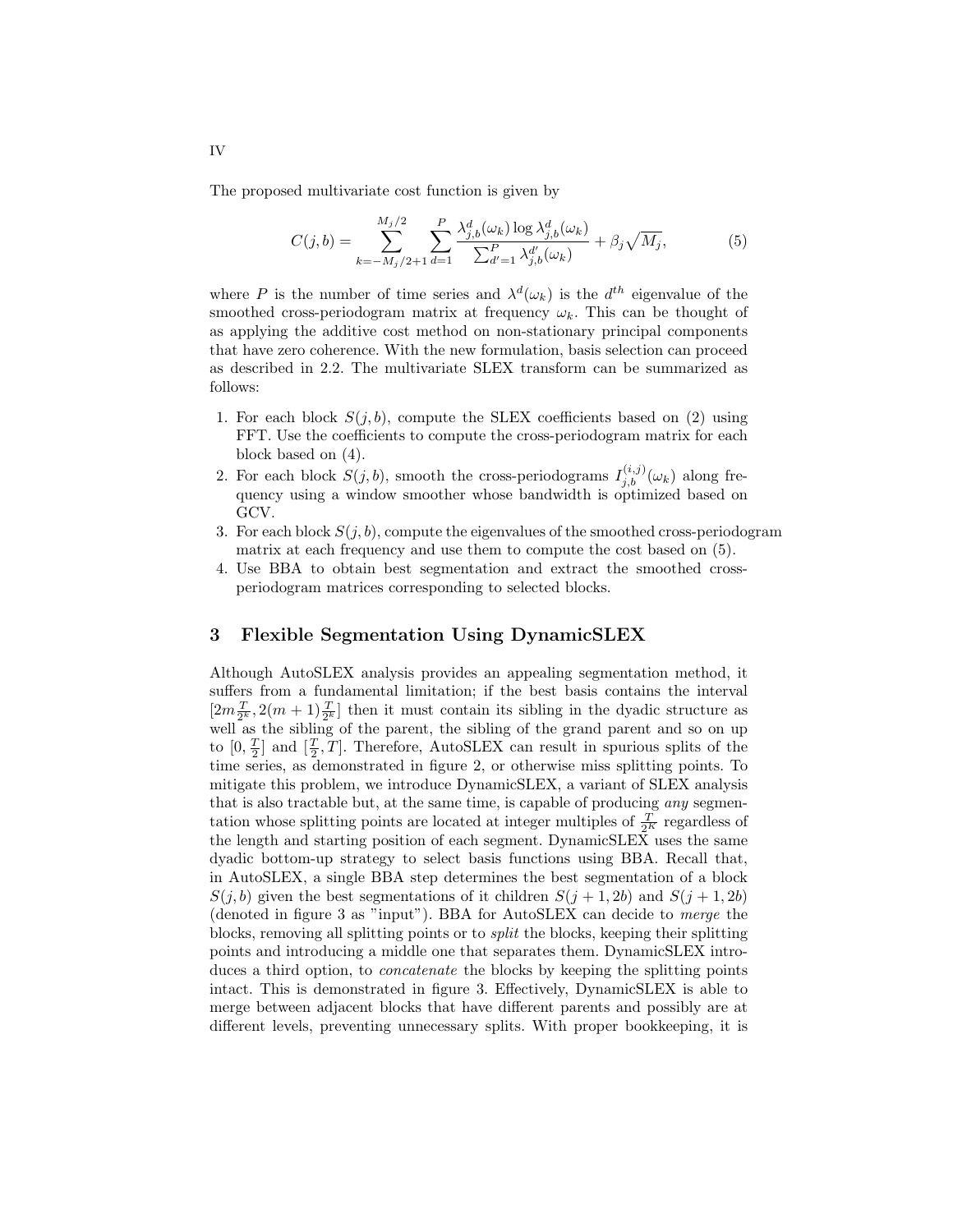easy to compute the cost of blocks resulting concatenation without affecting the tractability of BBA. The algorithm is outlined in Algorithm 1. The algorithm makes use of *ComputeIntervalCost* function, which computes the cost of a given interval according to  $(3)$  or its multivariate version  $(5)$  <sup>4</sup>.

input : X: A  $T \times P$  matrix representing  $P$  time series of length  $T$ *J*: Maximum segmentation level output: A set of splitting points data :  $C(j,b)$ : The cost of block *b* at level *j* S(j,b): Set of splitting points in block*b* at level *j*  $R(j,b)$ : The cost of the rightmost segment in block *b* at level *j*  $L(j,b)$ : The cost of the leftmost segment in block *b* at level *j {Initialization}* for  $b \leftarrow 1$  to  $2^J$  do  $C(J,b) \leftarrow ComputeIntervalCost([(l-1)\frac{T}{2^J},l\frac{T}{2^J}]);$  $S(J, b) \leftarrow \{\};$  $R(J, b) \leftarrow C(j, b); L(J, b) \leftarrow C(j, b);$ end *{Dynamic BBA}* for  $j \leftarrow J$  to 0 do for  $b \leftarrow b$  to  $2^j - 1$  do  $merge\_cost \leftarrow ComputeIntervalCost([\mathbf{b}\frac{T}{2^j}, (\mathbf{b}+1)\frac{T}{2^j}]);$  $split\_cost \leftarrow C(j + 1, 2b) + C(j + 1, 2b + 1);$ *{Construct interval for new basis function}*  $left \gets \max(S(j + 1, 2b) \cup \{b_{\frac{T}{2^k}}\});$  $right \leftarrow \min(S(j + 1, 2b + 1) \cup \{(b + 1)\frac{T}{2^k}\});$  $cat\_cost \leftarrow split\_cost - R(j + 1, 2b) - L(j + 1, 2b + 1) +$  $ComputeIntervalCost([left, right]):$ *{Select minimum cost}*  $C(j, b) \leftarrow \min(\{merge\_cost, split\_cost, cat\_cost\});$ if  $C(j, b) = merge\_{cost}$  then  $S(j, b) \leftarrow \{\};$ else if  $C(j, b) = split \text{cost}$  then  $S(j, b) \leftarrow S(j + 1, 2b) \cup S(j + 1, 2b + 1) \cup \{(b + \frac{1}{2})\frac{T}{2^j}\};$ else  $S(j, b) \leftarrow S(j + 1, 2b) \cup S(j + 1, 2b + 1);$ Update  $R(j, b)$  and  $L(j, b)$ ; end end Output *S*(0*,* 0);

Algorithm 1: DynamicSLEX Segmentation Algorithm

<sup>4</sup> Note that concatenation can introduce intervals whose length is not be a power of 2. Therefore, we cannot use the common Cooley-Tukey method for FFT. Instead, to efficiently compute SLEX periodograms in  $O(T \log T)$  time, we resort to Chirp-Z Transform [6].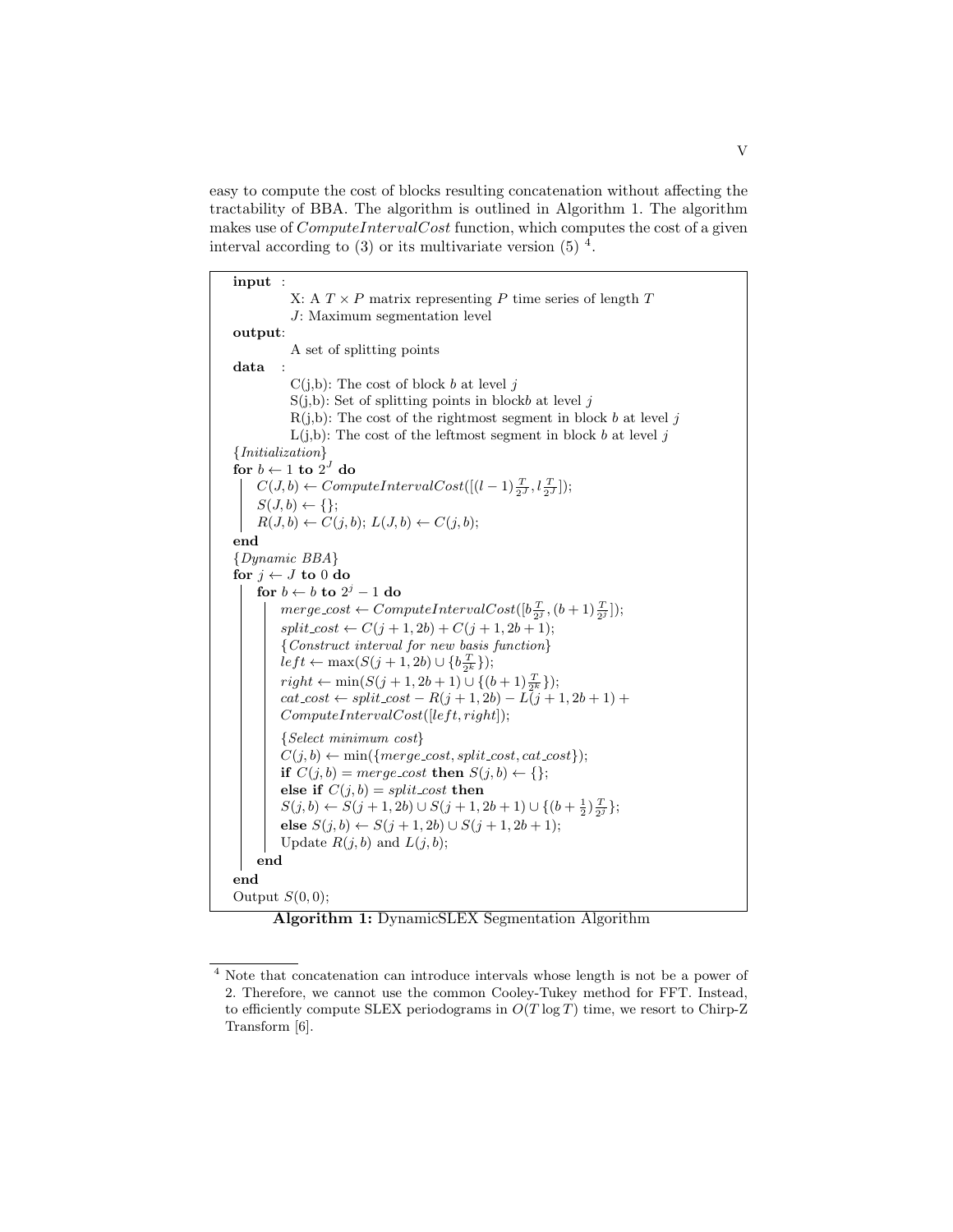

*t t t t+2*Δ *t+2*Δ *t+2*Δ Fig. 3. The effect of merging, split and

*t t+*Δ

*t+*Δ *t+2*Δ

Input

Merge

Split

Concate

Fig. 2. Limitation of SLEX-based segmentation: to recover the left (bright) segment in (a), bba needs to choose the shaded basis intervals in (b) which produce the segmentation shown in (c).

concatenation on two adjacent intervals. The vertical dashed lines indicate splitting points whereas the window functions indicate the spans of the selected basis functions.

# 4 Fast SLEX Analysis Using RandSLEX

One problem with AutoSLEX is that it does not scale well to high-dimensional time series. For a  $P$ -dimensional series, the cost of computation and smoothing of the cross periodograms is  $O(P^2T)$  and the cost of eigenvalue decomposition of the cross periodograms is  $O(P^{3}T)$ . This cost can be substantial or even prohibitive for the analysis of massive datasets of high dimensional time series. We propose the use of random projections to speed up SLEX analysis. Specifically, we choose  $p \ll P$  and generate a *p*-dimensional time series by taking random Gaussian-distributed linear combinations of the input series *X*. The use of random projection for dimensionality reduction was successful in numerous applications [7][8]. In our case, the use of random projection is motivated by the observation that a random Gaussian combination of a piecewise-stationary multivariate timeseries preserves preserves stationarity break points almost surely.

Since  $p \ll P$ , SLEX segmentation will be much faster and can be repeated  $k$  times with different randomly generated combinations, potentially resulting in different splitting points. The results of multiple segmentations can be aggregated in a split-count graph as shown in figure 4. The split-count graph is a visual summary that gives, for each position in the time series, the number of times that RandSLEX detected a splitting point at that position out of the *k* different runs. This number can be interpreted as a measure of *strength* for each splitting point and can be used to obtain segmentations at increasing resolutions by filtering out splitting points whose strength is below a given threshold. Once a segmentation is chosen, the coefficients of the full input series  $X$  w.r.t the chosen basis can be computed in  $O(PT \log T)$  time.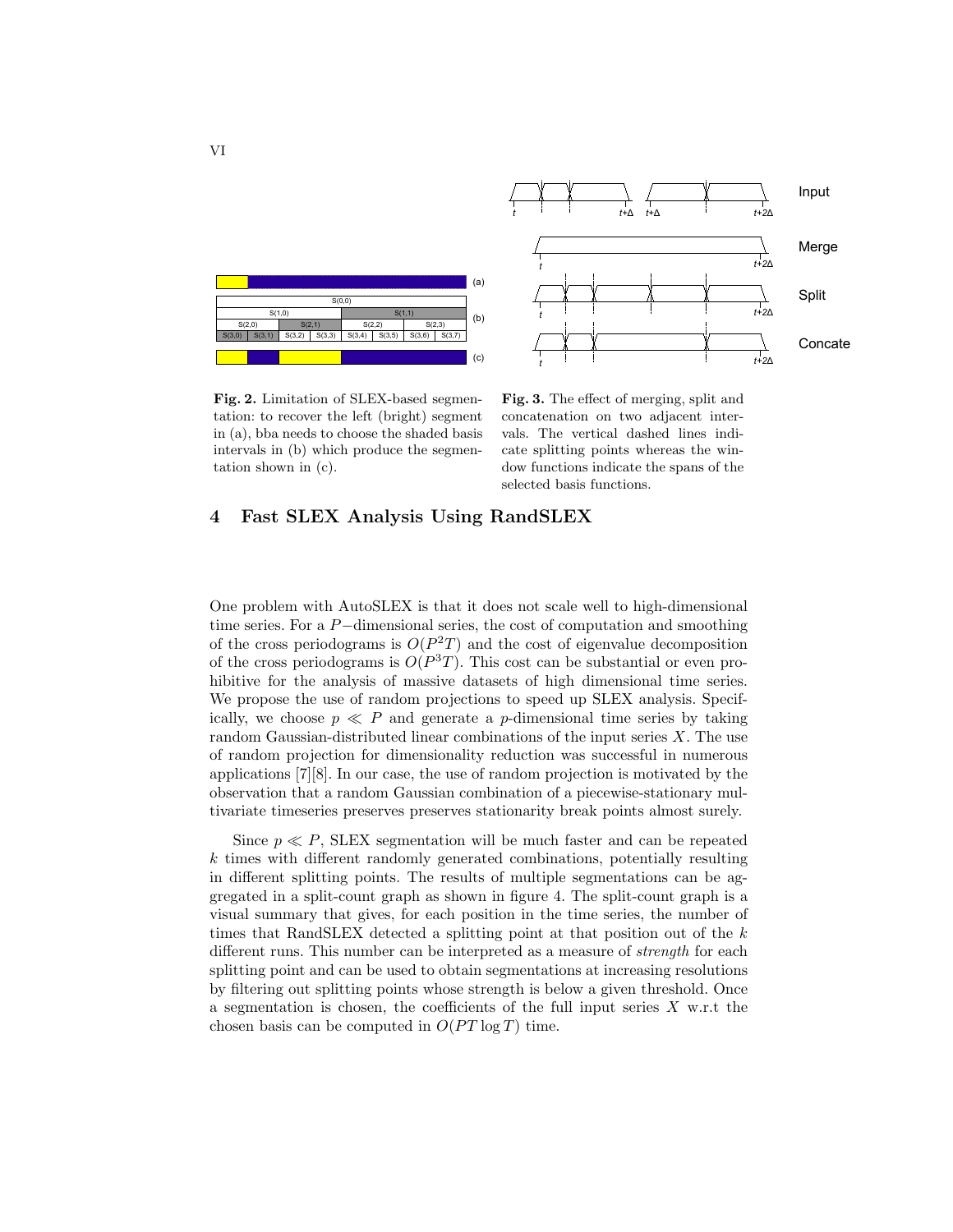

Fig. 4. top: A sample split-count graph for  $k = 10$  runs of RandSLEX. bottom: segmentation obtained by setting strength threshold to 7.

## 5 Experiments

### 5.1 Synthetic experiments

In the first experiment, we demonstrate the utility of DynamicSLEX. We generated time series data from three auto regressive (AR) processes  $P_1 := AR(1)[0.9]$ ,  $P_2 = AR(2)[1.69, -0.81]$  and  $P_3 = AR(3)[1.35, -0.65]$ . We generated a piecewisestationary series of length  $T = 1024$  by switching the source process at  $T/4$ ,  $T/2$ , 3*T /*4. We experimented with four categories of series shown in table 1. Categories (b) and (d) are essentially "harder" versions of categories (a) and (c), with  $P_3$  less distinguishable from  $P_2$  than  $P_1$ . For each category, we generate 100 time series which are then segmented using AutoSLEX and DynamicSLEX with minimum block length of  $T/4$  and penalty parameter  $\beta = 1$ . Table 1 shows the number of times a splitting point was generated at  $T/4$ ,  $T/2$  and  $3T/4$ . While AutoSLEX and DynamicSLEX are comparable in categories (a) and (b), AutoSLEX consistently produces a spurious split at  $T/2$  in category (c). In category (d) AutoSLEX fails to detect the splits at *T /*4 and 3*T /*4 more often than DynamicSLEX.

|                       |         |       |                   |               | AutoSLEX |    |                  | $\rm\,IDvnamic SLEX\,$ |     |    |
|-----------------------|---------|-------|-------------------|---------------|----------|----|------------------|------------------------|-----|----|
| $ {\rm Category} [0,$ | 41      |       | [[T/2, 3T/4]][3T] | $^{\prime}4.$ |          |    | $^{\prime 2 3T}$ |                        | ′2  |    |
| a                     |         |       |                   |               | 98       | 99 | 6                | 98                     | 99  |    |
| b                     | $P_3$   | $r_2$ | $\mathit{r}_3$    |               | 66       | 78 | Ð                | 69                     | 76  |    |
| c                     |         |       |                   |               | 99       | 98 | 96               | 98                     | 9   | 97 |
| l d                   | $P_{3}$ |       |                   |               | 47       | 52 | 39               | חח                     | 1 ດ | 54 |

Table 1. Categories of time series used to test DynamicSLEX and the number of times each splitting point is generated by AutoSLEX and DynamicSLEX for each category across 100 trials.

In the second experiment, we asses the ability of RandSLEX to efficiently recover segmentations of a multivariate time series. For this purpose we generate four different time series, which switch from process  $P_1$  to process  $P_2$  at times *T*/16, *T*/8, 5*T*/16 and 11*T*/16 respectively (*T* = 8192). From these four series, a 10 dimensional series is obtained by taking random linear combinations of the base signals where the combinations weights are sampled from a standard normal distribution. We run RandSLEX on top of DynamicSLEX with *p* = 1 and  $k = 10$  and for each confidence threshold  $1 \leq \theta \leq k$  we count true positive, false positive and false negative splitting points, where a positive splitting point is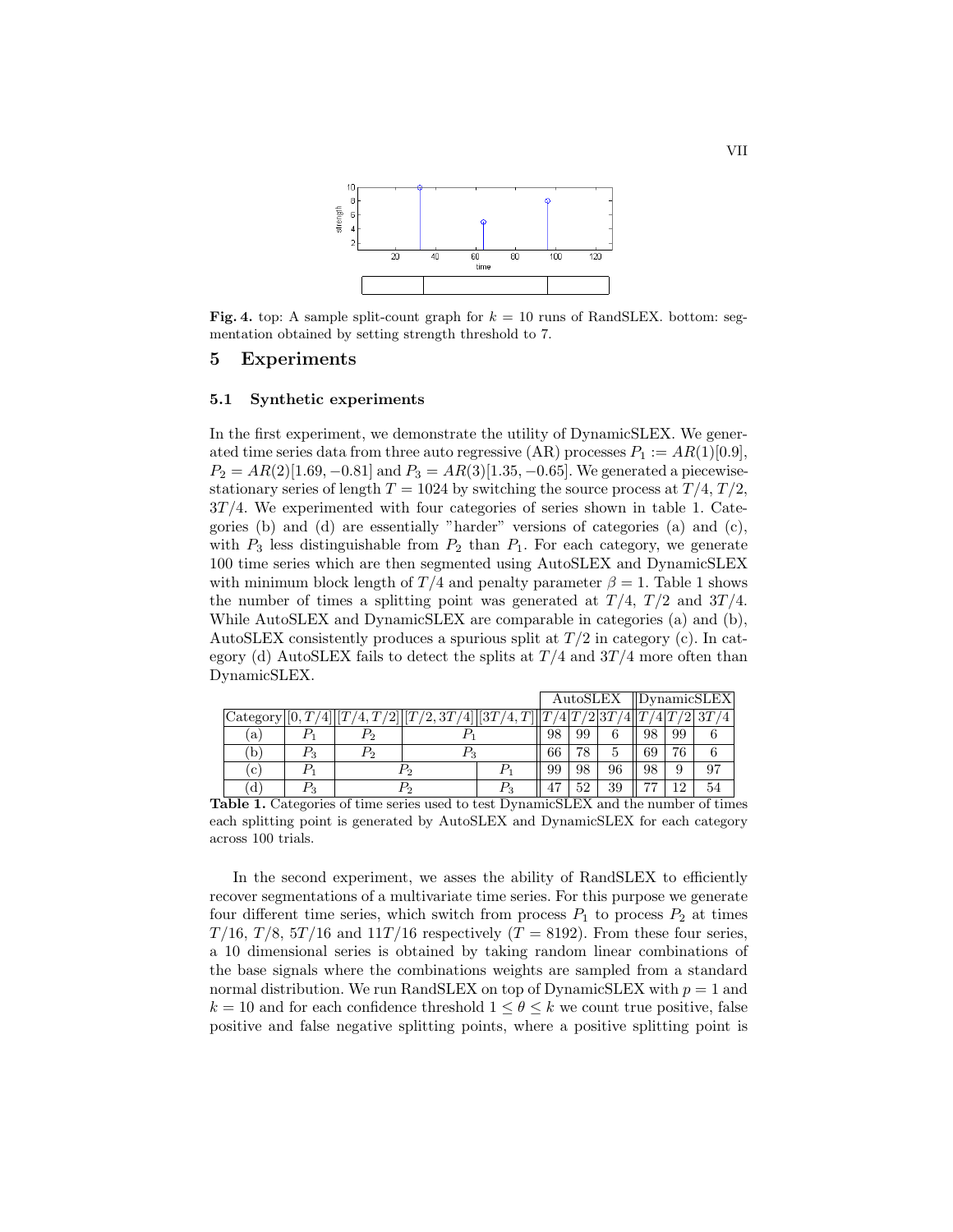one that is reported at least  $\theta$  times. We aggregate the counts over 100 different instantiations of that experiment. and based on that compute precision (the percentage of reported splitting points that are true) and recall (the percentage of true splitting points that were reported) for each confidence threshold  $\theta$ . The results are summarized in the PR curve depicted in figure 5(left). The curve shows that, for example, RandSLEX can achieve 94.5% recall with 81.3% precision. Surprisingly, RandSLEX outperformed DynamicSLEX (marked as a green circle in the figure), which gives 81% at 41% recall.



Fig. 5. left: PR curve for RandSLEX on synthetic time series right: Mean and standard errors of split strength on LFP data

### 5.2 Analysis of Local Field Potential Data

In this experiment, we demonstrate RandSLEX on Local field potentials (LFP) recorded in the Frontal Eye Fields (FEF). Data were acquired through a 16 channel linear probe at 1kHz from an alert rhesus macaque monkey during performance of a memory-guided saccade task. The animal was required to fixate a central dot during presentation of a visual cue. The visual cue was a brief flash (at time 0.0) at a fixed eccentricity in one of eight directions relative to fixation (spaced by 45 degrees). From time 0.0, the animal had to maintain fixation for a delay period of 500 milliseconds after which the central fixation dot was removed. The animal was rewarded for a successful saccadic eye movement to the remembered direction of the visual cue. The time series, consisting of 1500 samples, was zero-padded to the next power of two. We applied RandSLEX on 100 trials of each direction, for a total of 800 trials. The minimum block size was set to 128 and the parameters *p* and *k* set to 1 and 16 respectively. The hypothesis is that changes in the stimulus are expected to change the spectral properties of the time series and cause splitting points. Figure 5(right) summarizes the strength of splitting points across trials (zero padding interval not included). Note that two significant splits were found at 0.0 and 0.5 seconds, where there is a change in the stimulus. Switching on the fixation dot at around -0.3 seconds is captured by another less significant splitting point. It is remakable that the model employs no prior knowledge of the stimulus. We speculate that the rightmost splitting point could be attributed to zero padding or other edge effects.